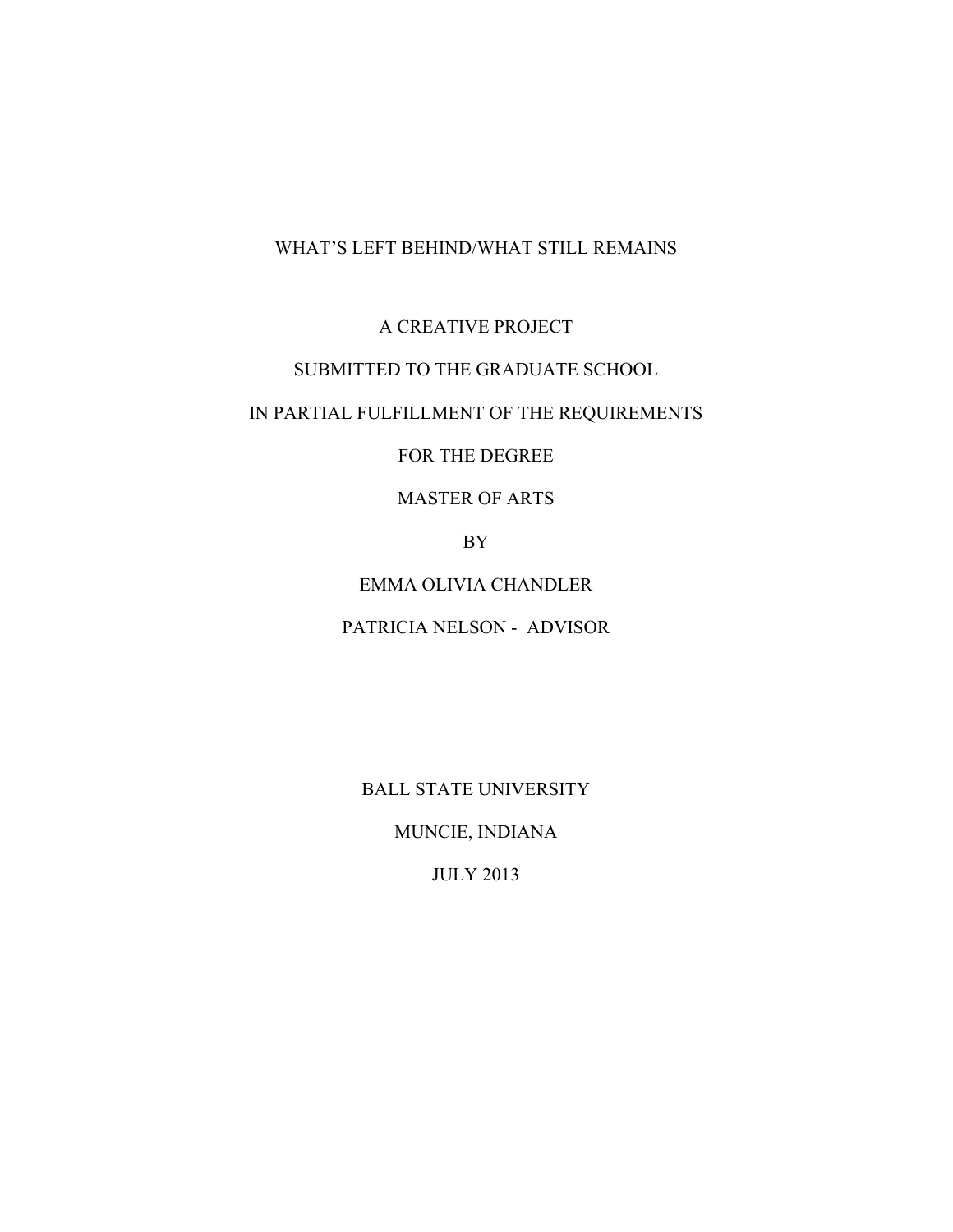# **Table of Contents**

Title Page

Table of Contents

Chapter One: Statement of the Problem

Chapter Two: Influences

Felix Gonzalez-Torres

Jeanne-Claude and Christo

Doris Salcedo

Kiki Smith

Rebecca Whiteread

"The Examined Life"

Chapter Three: Description of the Artworks

Overview of the Intent of the Artwork

Overview of the Methods Used to Create the Art

Description of the Individual Works of Art

Chapter Four: Conclusion

Bibliography

Appendix: Mold Making Worksheet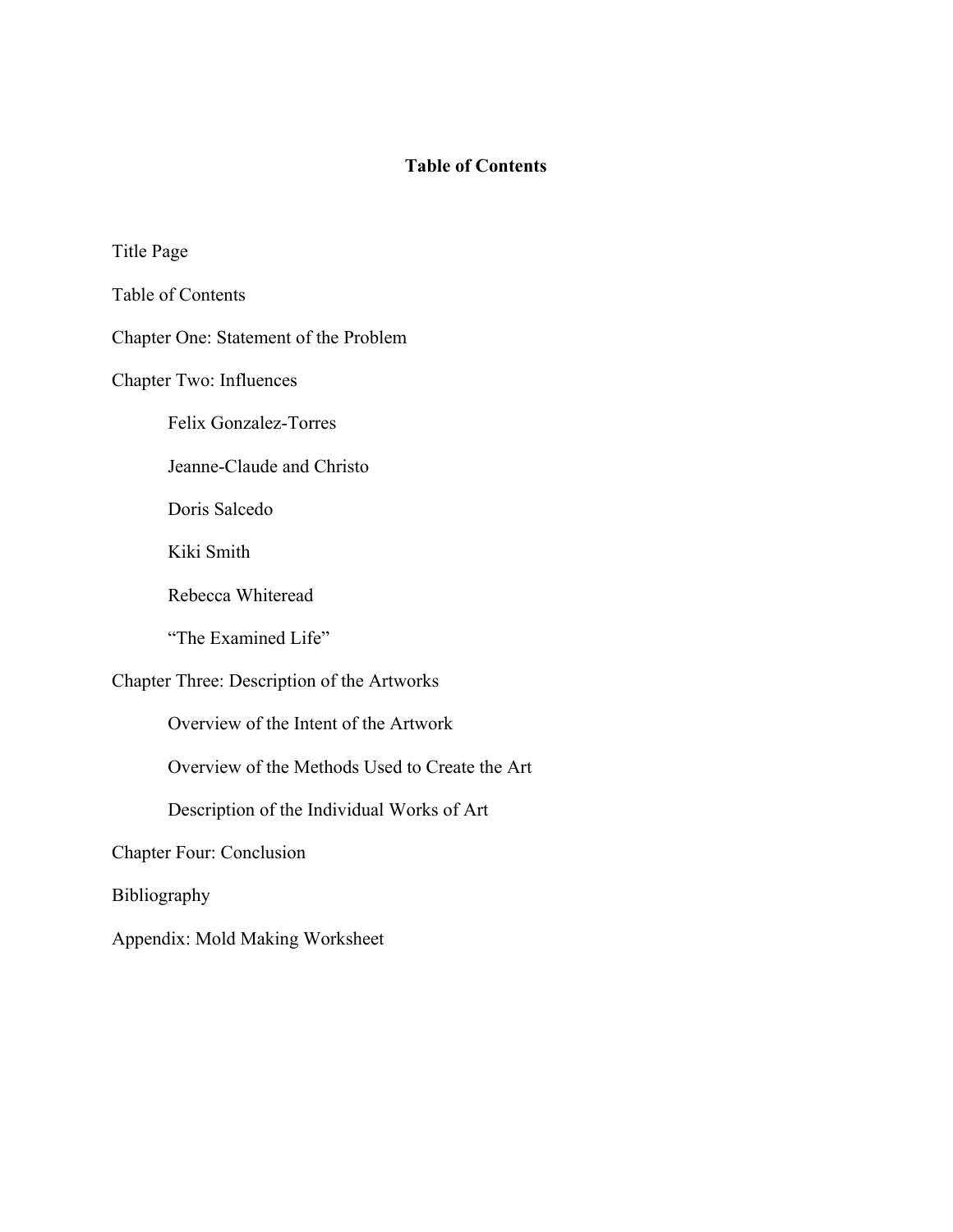#### **Statement of the Problem**

*"...Every sign refers to another sign... Signs form an infinite network, but the network of signs is infinitely circular. The statement survives its object, the name survives its owner..."*

Deleuze and Guattari, "On Several Regimes of Signs"

Throughout time, human societies fabricated objects made of metal and stone, imbued them with deep cultural significance, and incorporated them into activities both mundane and sacred. These objects, due to their durable and precious nature, were passed down through generations as heirlooms or have been rediscovered as artifacts - presented in museums, galleries, and sold at auction. Objects manufactured as part of contemporary visual and consumer cultures overwhelmingly embody aspects of transience and superficiality, expressions of a disconnect from the continuity of generational shifts. I am not the first to detect this creeping disposability about contemporary culture, the dissolution of our collective sense of even the most recent historical events. As a people we have "begun to live in a perpetual present and in a perpetual change that obliterates traditions of the kind which all earlier social formations have had in one way or another to preserve."<sup>1</sup>

In this culture of temporariness, how does one create work about permanence? Could ephemeral objects evoke this sense of constancy? How can honor be conferred on events we prefer to overlook? What form would our ritual objects take? Can art create a pause - a space in which significant but overlooked moments can be memorialized? Do the fundamental qualities of a memorial evoke thinking? Does the mode of the memorial move away from

 <sup>1</sup> Jameson, Fredric. "Postmodernism and Consumer Society." in *The Anti-Aesthetic: Essays on Postmodern Culture*. Edited by Hal Foster. Port Townsend, Washington: Bay Press, 1985.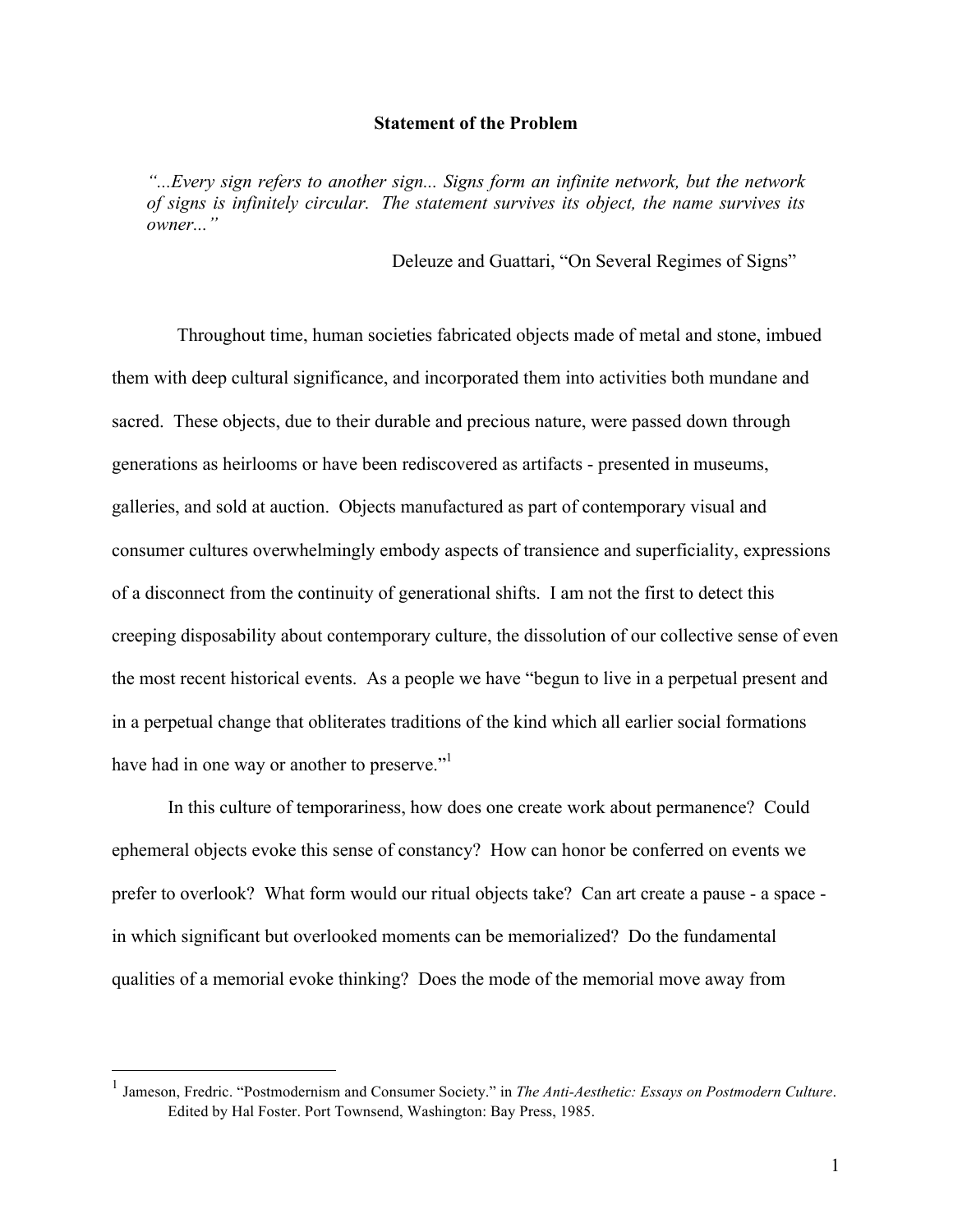presentations of violence, such that the viewer is liberated to truly contemplate the event memorialized within?

My intent was to create a body of work exploring the heirloom and ritual aspects of traditional metalwork, bringing these ideas and forms into use to address the concerns of the 21st century. My research has investigated the history of miniature enamels, the practice and philosophy of memorials, and contemporary perspectives on the confluence of postmodernism and art making. I am attracted to art that engages with the visceral nature of human experience, the deep passages of longing within the individual. I am drawn to artists who engage with negative space and absence, histories personal and political, and artists who recontextualize common items and create art objects that are at once surreal and familiar.

My work is a combination of casting, electroforming, fabrication, and enameling, incorporating a variety of materials both traditional and experimental. The final result was a series of pieces, some wearable some sculptural, creating a liminal space in which the viewer can engage in the memorialization of insignificant items and threshold moments. The goal of the was to negate standard perceptions of temporality, allowing the viewer to step out of linear time and into a space in which the viewer could engage with modern-made objects evocative of antique objects: jewelry, toys, armor.

Contemporary jewelry challenges traditional perceptions of value through the juxtapositions of materials and contexts. Utilizing forms and materials not normally valued as jewelry or art, I remove these discarded objects to a place of contemplation and consideration. I invite the audience to re-examine their feelings about an often background object. By making the forms beautiful, engaging, and made of a precious material associated with human

2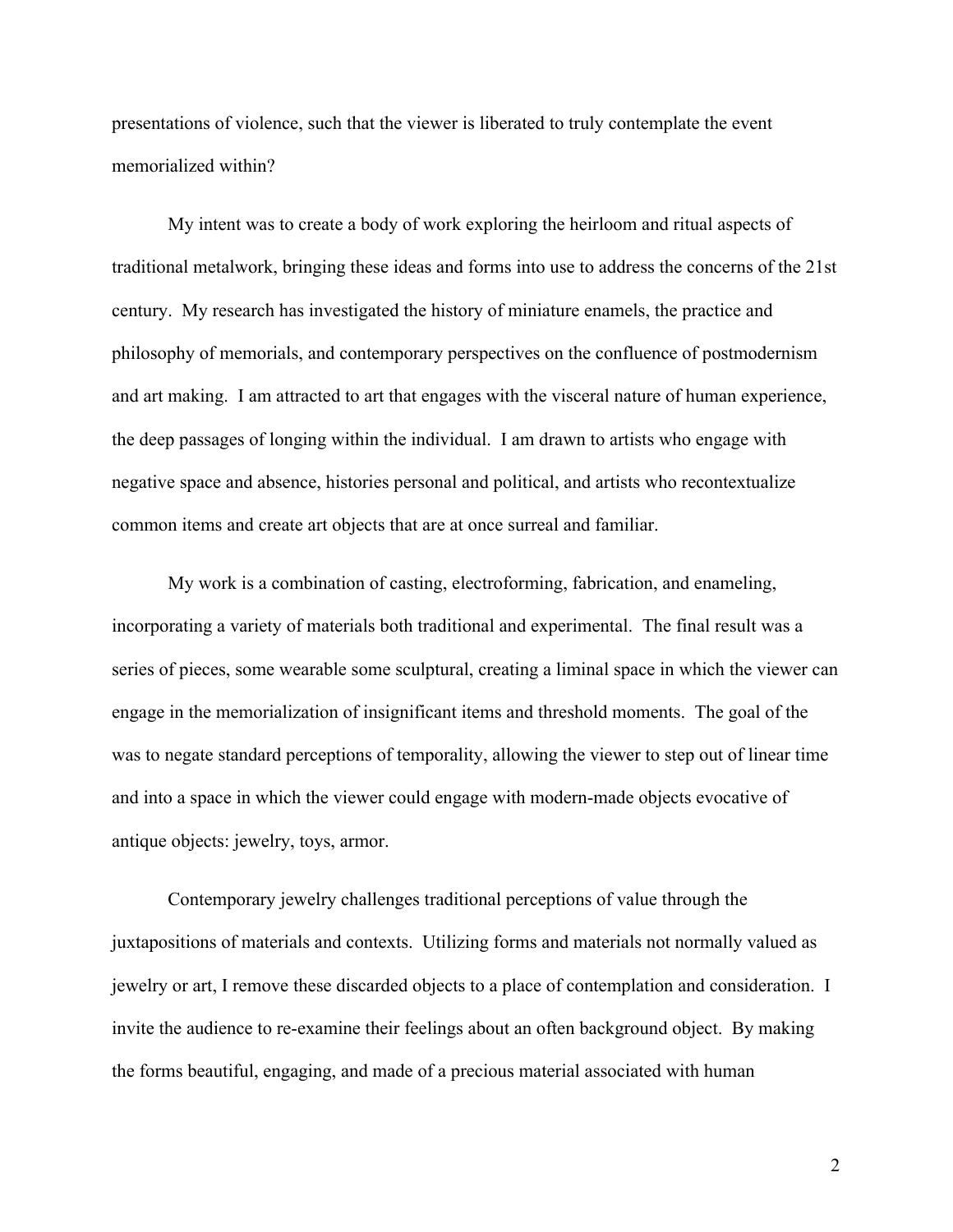intervention and creation, I ask the audience to translate this new-found value to their everyday experience. I recontextualize remnants, natural objects, and body parts emphasizing the similarity of forms natural and fabricated, human and non-human. Through my work referencing jewelry as an heirloom object, I explore the ways in which we pass down ideas, genes, and appearances - the ways in which some things remain, while others fade. I seek to provoke a contemplative response in the viewer and wearer of my work on the transitory nature of life and our human drive to create lasting impressions of ourselves in myriad ways.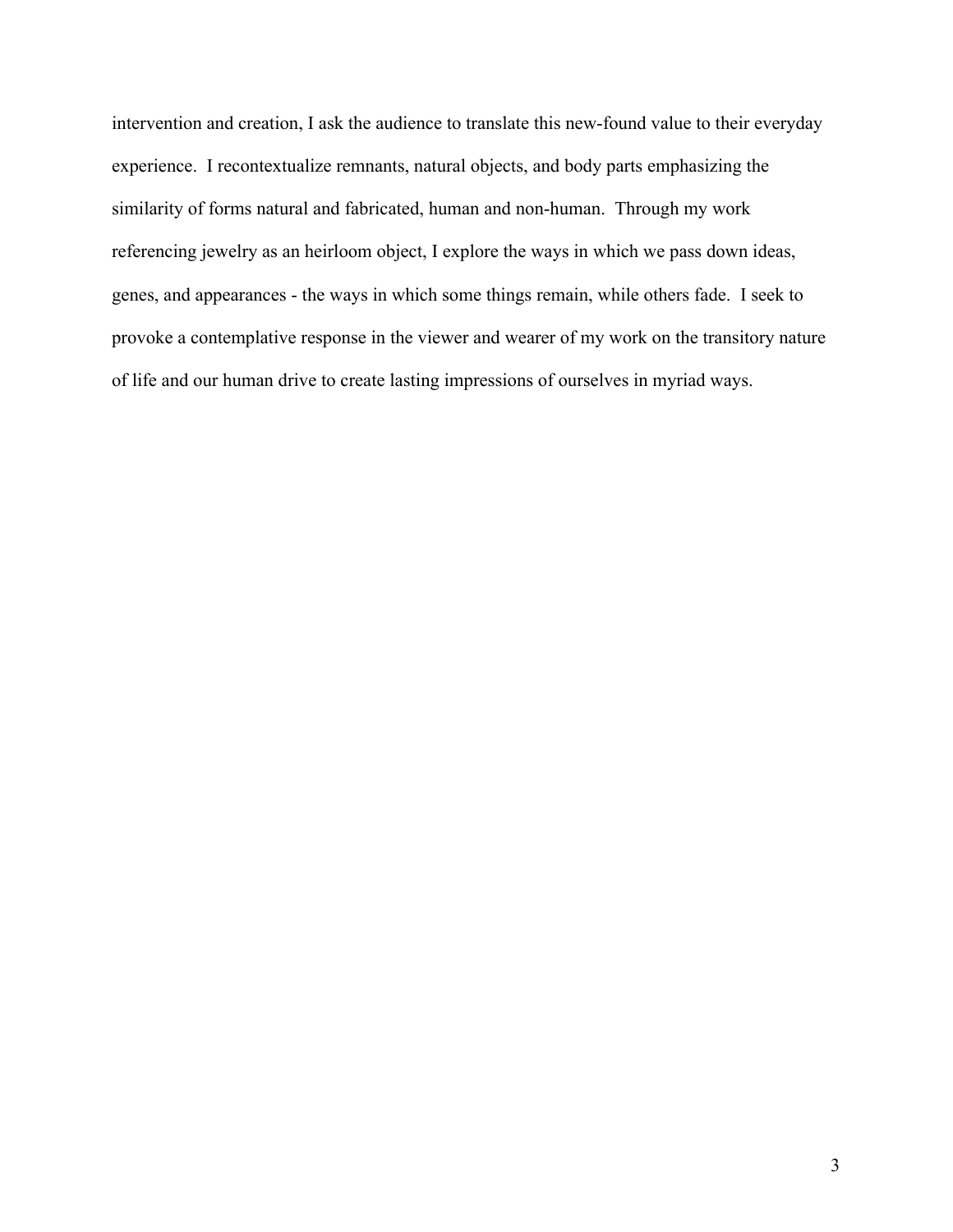#### **Influences**

I am inspired by a variety of artists, each in their own way coming to terms with humanity, the corporeal form, and the human condition. This art engages — without sentimentality — with the most visceral facets of human experience, the deep wells of longing within the individual. I am drawn to artists who engage with absence, artists who cast before us the entrails of experience, and artists who recontextualize objects. Through their work, artists like Felix Gonzalez-Torres, Christo and Jeanne-Claude, Doris Salcedo, Kiki Smith, and Rebecca Whiteread "draw attention to that elusive thing we call reality... fused with fantasy and personal obsession."2 I appreciate the ability of these artists to fuse the personal and the everyday in a ways that remains relatable to the audience.

I am not solely influenced by visual artists. Reading — from essays and philosophy, to fiction and current events — is important to my practice. The potential of infinitely unfolding and compounding meaning concurrently extant within a word or work of art excites me. Deconstructionist and postmodern analysis encourages me to dig deeper within my experiences making and viewing art.

I do not wish to make inherently sentimental work - dusty and nostalgic, full of neutered emotion. When engaging with concepts of ritual and memorialization, sentimentality is a constantly lurking danger. The artists discussed below create fetish objects through which the absent part(ies) can be conjured. The memories invoked are specific and undegraded because it depends on the passive, reflective aspects of the memorial, and not on the inherently new and

 <sup>2</sup> Norman Rosenthal, "The Blood Must Continue to Flow," In *Sensation: Young British Artists from the Saatchi Collection,* (London: Royal Academy of Arts, 1997), 10.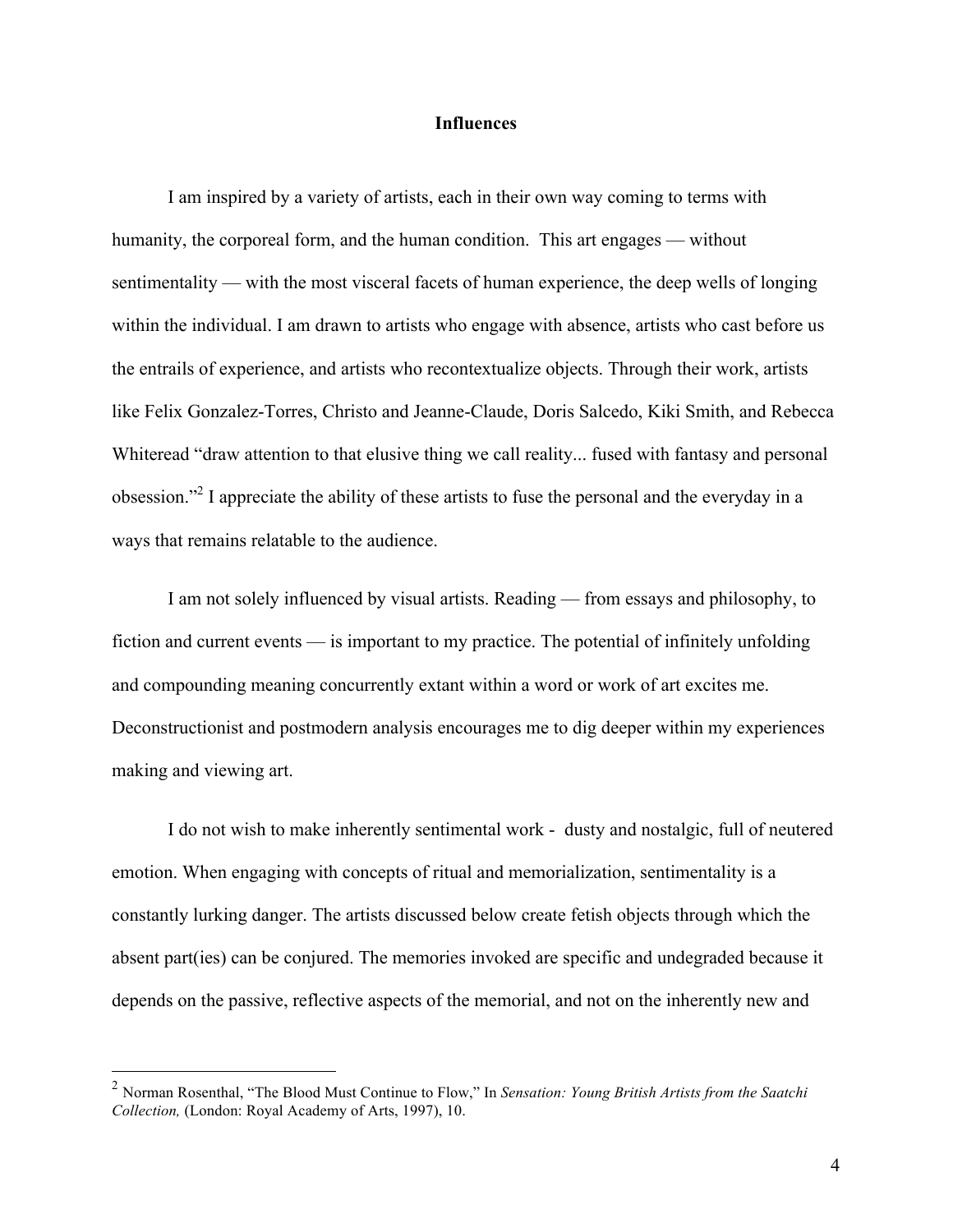obliterating forces of personal remembrance.<sup>3</sup> Simultaneously, the memory conjured through the artwork remains unique to the individuals and their experiences of the art object. These artists provide examples of a Janus-like perspective: simultaneously looking both ahead and behind.

# **Felix Gonzalez-Torres**

Felix Gonzalez-Torres is most famous for his process pieces: "spills" of candy, "stacks" of paper. Guests of the museum or gallery are permitted to take a piece of candy or paper from the bounty. The individual components of the sculpture go beyond the walls of the museum, taking the work outside its original context. Gonzalez-Torres' work does not disappear, though. Rather, his work dissipates. In this dispersion, there is growth. <sup>4</sup> Gonzalez-Torres' work uniquely embodies the experience of a memorial through the manufactured engagement of the viewer in a genuflective act of remembrance.

Above my workbench I have a Gonzalex-Torres quote from an interview with Tim Robbins: *"I'm not afraid of making mistakes; I'm afraid of keeping them."* Oblique, personal, understated, poetic, the art of Gonzalez-Torres reflects the importance of editing and revision in one's artistic identity.

<sup>&</sup>lt;sup>3</sup> As the word suggests, when we *remember* something we literally reconstruct, re live, re-engage with the experience in question. Remembering is just that, **re**-membering, putting back together, re-constructing the event

<sup>&</sup>lt;sup>4</sup> Like a consensual virus, the audience having chosen to become *infected* with the world, taking it sometimes literally inside themselves through the ingestion of the candy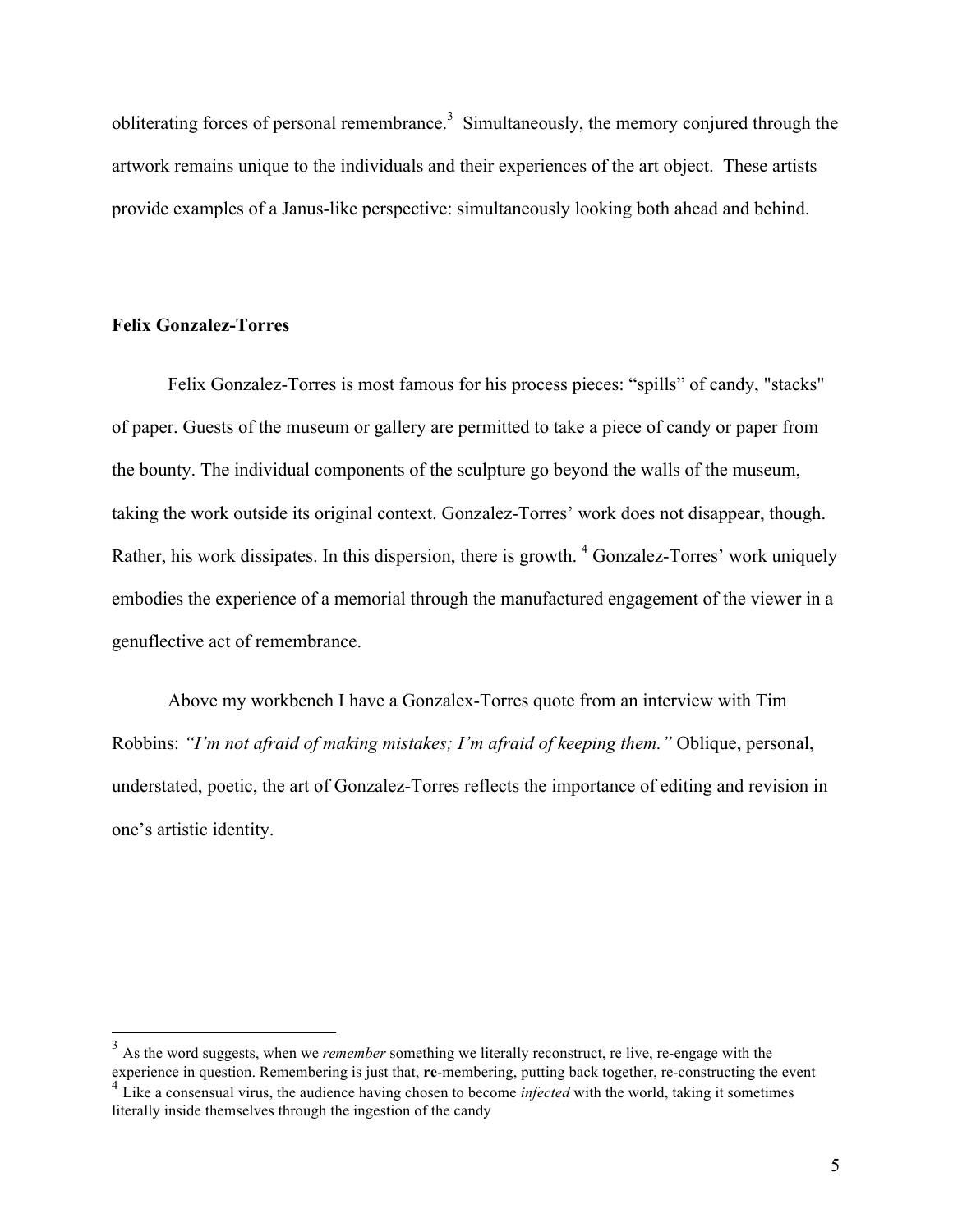### **Jeanne-Claude and Christo**

Obliteration, binding, piercing, concealment, veiling - these are the techniques employed by the artistic duo Christo and Jeanne-Claude. Through various methods of applying fabric to a structure or space, Christo & Jeanne-Claude draw the audiences' attention through obscuring the familiar. Altering city skylines and concealing shorelines, causes the audience to re-consider that which they cannot see but always have seen. Both whimsical and menacing, these interventions in public space captivate even those who do not care about art.

## **Doris Salcedo**

I was familiar with Doris Salcedo's Tate Modern commission, Shibboleth (2007), a fissure running the length of the turbine hall floor. On a visit to MoMA last year, I encountered her Atrabiliarios (1993), which included shoes set into tiny boxes carved out of the wall, and cow-bladder stretched across the opening and then stitched into the wall with surgical thread. I re-visited these pieces several times over their installation at the museum - enchanted by their combination of beautiful, common, and visceral bits, enshrined in the wall like a sacred relic. These shoes became the bones of saints, encased in drywall and cow gut. Objects may be removed from their original context, acted upon, and re-presented to the world in a way both heart-rending and transcendent.

#### **Kiki Smith**

Kiki Smith's repetitive use of the female form in a variety of scenarios, creating an endless string of characters in an endless series of life-events, has created a vocabulary with which one could begin to speak about the socialized woman through history up to the present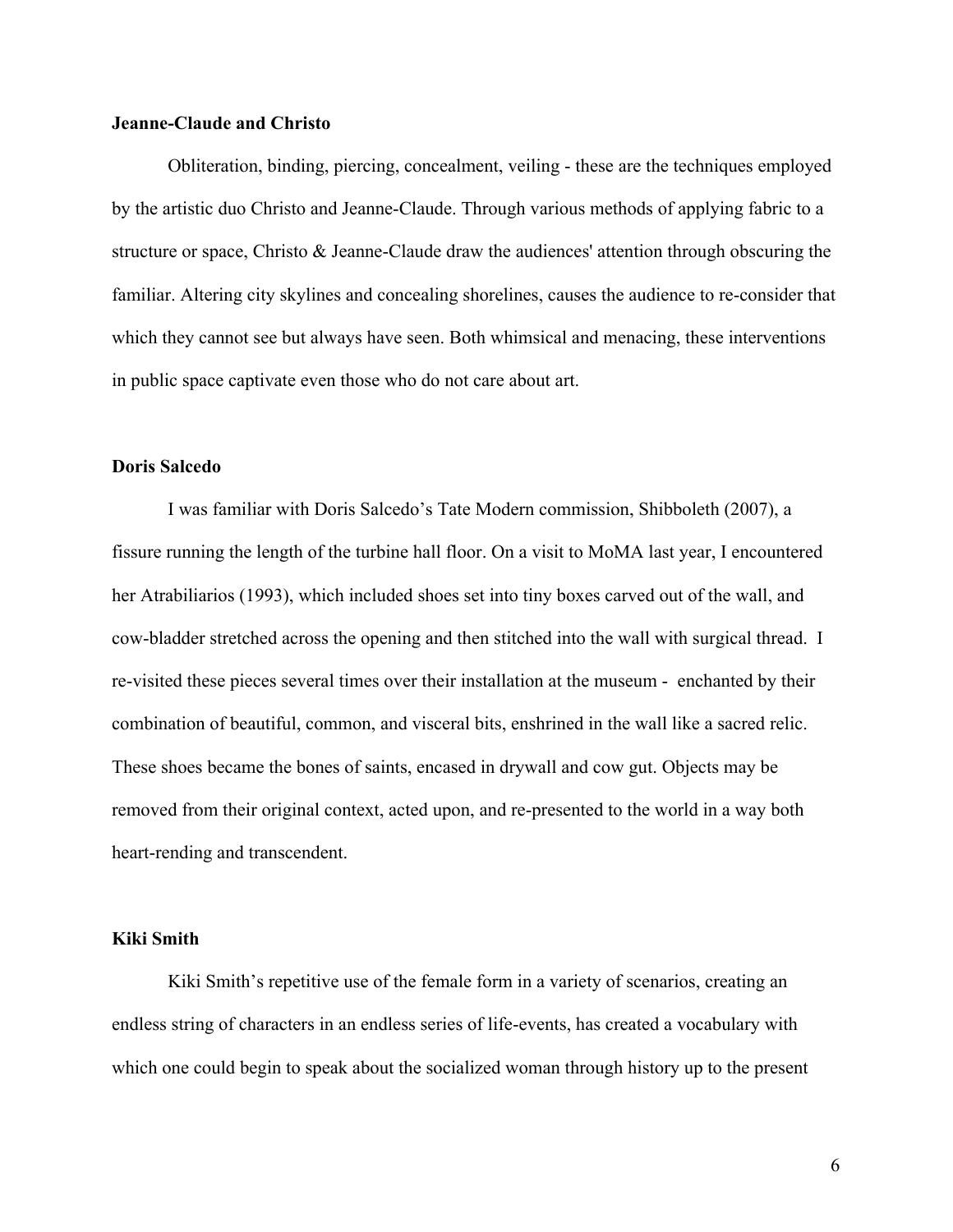day. The play between casual and tight forms, and selective refinement within her works lends a feeling of honesty and raw creation. Her work moves across format and media, using whatever material required to create the art she intends to make. This approach, this fearlessness about material and technique, is something to which I aspire.

## **Rebecca Whiteread**

Through her work casting the negative spaces underneath chairs and beds, Rebecca Whiteread creates a series of memories of forgotten landscapes. Capable of monumental expressions, Whiteread once filled the inside of a Victorian home in a demolished neighborhood with concrete, dismantling the house around her cast object once the concrete had set. Entitled House (1993), this memorial of (sub)urban decay was only temporary, being demolished a few months later to complete the clearing of the block. Haunting and subtle, her work forces into the view of the audience that which we never see — space — through its obliteration and the removal of the object creating the space. Two objects have vanished through the creation of the work of art: both the space presented as the sculpture, and the object that had created that previously unoccupied space.

#### **"The Examined Life"**

Recently, I watched documentary titled The Examined Life (2008). In this film the documentarian (Astra Taylor) interviews eight contemporary philosophers, including several of my personal favorites like Judith Butler, Cornell West, and Slavoj Ziszek. The title of Taylor's documentary is a nod to a quote attributed to Socrates: "The unexamined life is not worth living."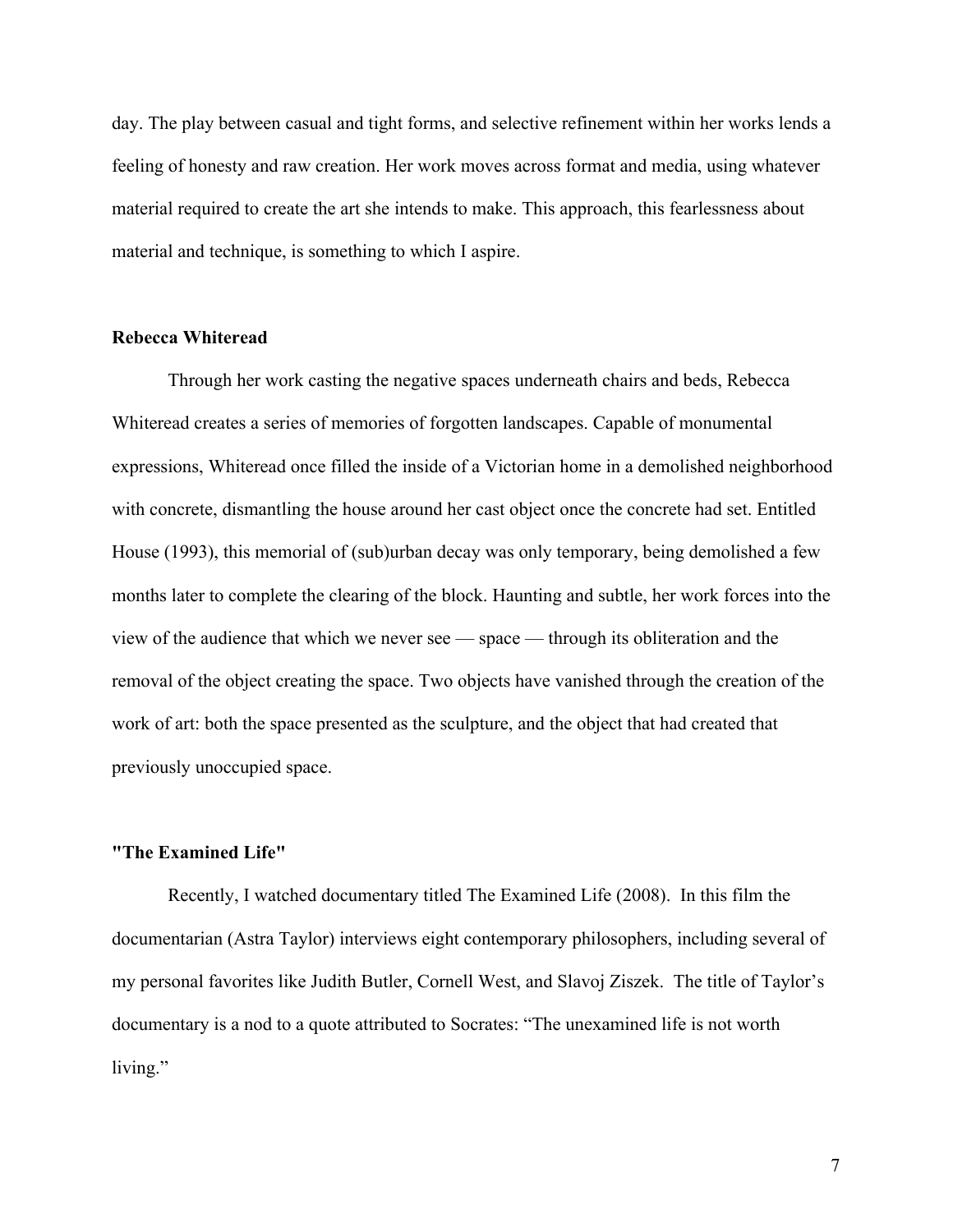Each philosopher spends about ten minutes strolling, discussing the idea of "the examined life," and what it means to examine one's life: the implications, the process, and the results. Naturally, no one actually addressed the question at hand. Instead, these individuals wove a fascinating tale around the idea of what it means to be living now, at this moment in time. Slavoj Zizsek wandered around a landfill, being extremely quotable about environmentalism and nature, which he insisted was "a series of catastrophes." In his ten minutes he discussed the way in which the human race is inextricably a part of nature, and the same as any other catastrophe to befall the earth,.

Watching this film reminded me how invigorating it is to listen to brilliant people talk about the world, meaning, and the development of these concepts of being and otherness. Ideally, my practice involves engaging in these discussions, reading these books and essays, learning the vocabulary of references and developing new connections and understandings between ideas previously unlinked in my mind. This desire to engage in a larger dialog makes its way into my artwork. My work is the processing of these ideas, in one way or another.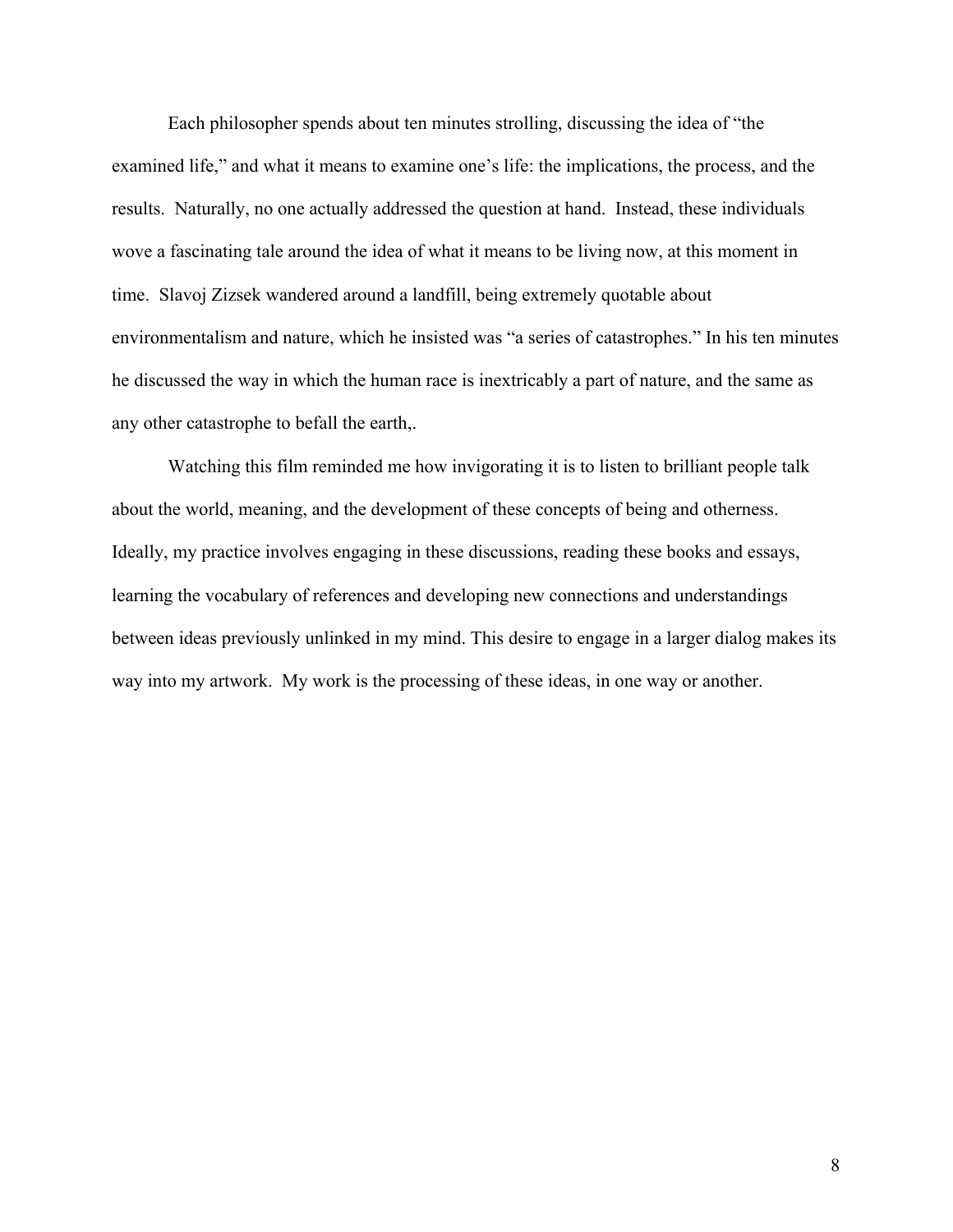#### **DESCRIPTION OF THE ARTWORK**

"Pleasure is the true occasion for looking at anything" Dave Hickey, *The Invisible Dragon*

#### **Overview of the Intent of the Artwork**

While previous civilizations created an abundance of rituals for everyday life and objects with which to mark the significance of those moments, in our society, we have few rituals for personal milestones. For what moments could one create these heirloom objects? In engaging in this practice, can one confer value upon overlooked, common items or events that are often not marked within our lives?

I have taken seedpods, bodies and nests - the detritus of natural processes, of life in abundance and cast them in various metals and media, transforming them into precious jewelry and decorative art-objects. Having investigated the potential of cast natural forms as precious and beautiful objects, I then wondered if similar beauty and reverence could be applied to the contemporary experiences of the individual. I chose events based on their personal nature, choosing events that are some combination of personal, unpleasant, difficult to talk about, or prone to public dissection. Though none of the events for which I have created ritual objects embody all of these characteristics, the events are all threshold moments. Within these threshold moments physical and emotional autonomy are tested. I wanted to rescue these experiences, wrap them up in love and comfort, and confer upon them respect, beauty and space. My goal was to create for the viewer an opportunity to engage with the subject matter in a place beyond reproach. Through the formal presentation of works of art, the value of the experiences represented is automatically established. As art, these experiences become something interesting, beautiful, and worthwhile.

9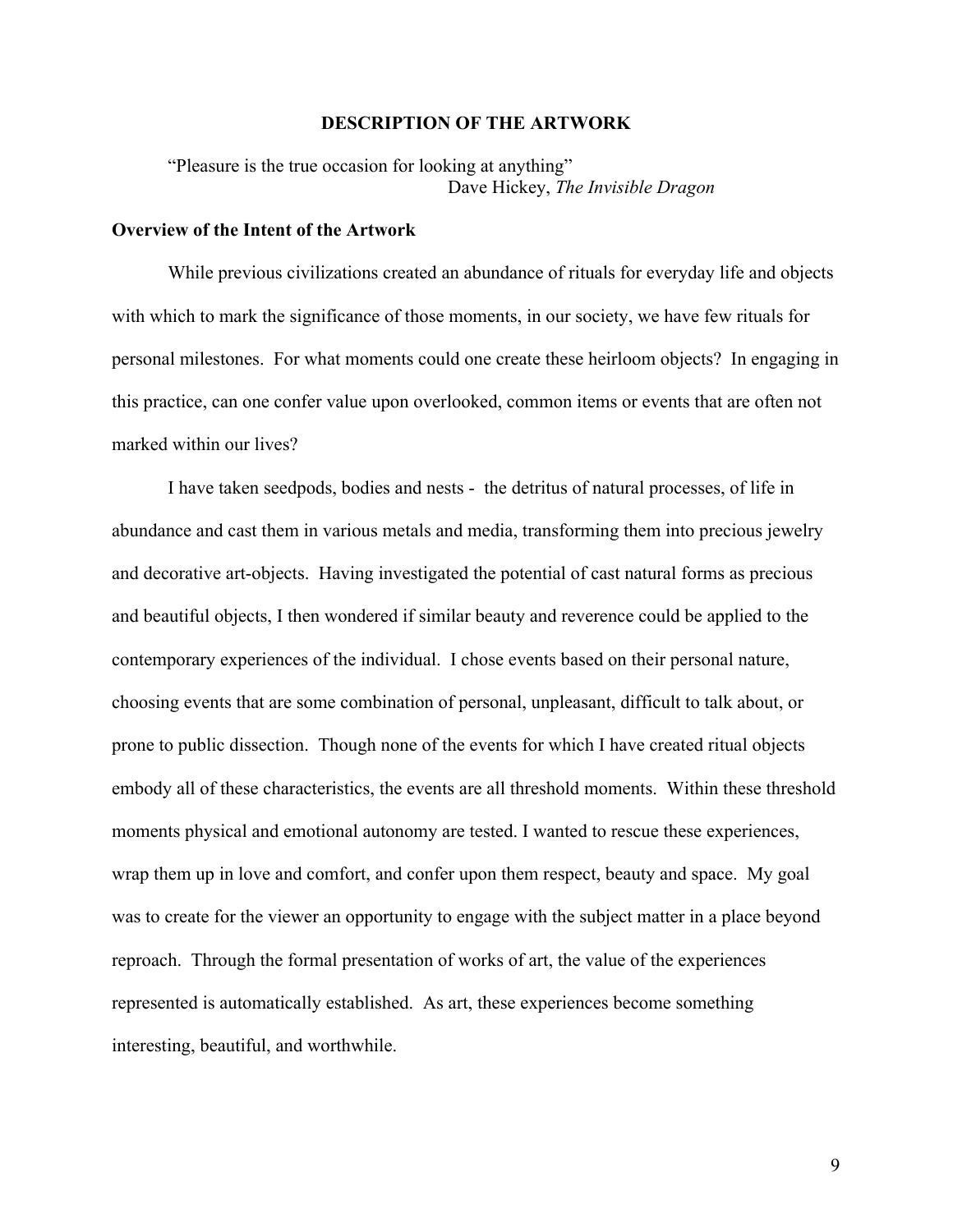## **Overview of the Methods Used to Create the Art**

This body of work was executed using a variety of techniques within and beyond metalsmithing. I will discuss each piece separately, but here I will present a general overview of techniques utilized in the creation of this series.

Much of the work was executed through casting, mold making, and fabrication. Centrifugal casting (lost-wax casting) is a method common to both modern dentistry and jewelry. Lost-wax casting allows the artist to create metal reproductions of objects both natural and modeled in wax. The object (called a model) is encased in a porous plaster-like compound called *investment*, then burned out overnight in a kiln, eliminating the original model and leaving a cavity in the investment the exact dimensions of the original model. The following day, the flask in which the object was invested is placed into a small centrifuge, wound, and metal is melted in a crucible (a dense, ceramic vessel capable of withstanding the heat of the torch and molten metal) abutting the flask. When released, the spinning motion of the centrifuge forces the molten metal flow into the negative space created when the model was burned out of the flask. The investment is washed away from the cast object and the jeweler is left with a metal reproduction of the model.

I use a variety of metals when casting. It is recommended that one use a 50/50 mix of old, previously cast metal and new casting grain. Casting grain is small pieces of metal (silver, bronze, et. al.), clean and guaranteed to be of a particular alloy, manufactured and sold specifically for casting. The small pieces melt more quickly, using less heat and creating less chance to contaminate the metal with oxidation resulting from long heating time. I frequently utilize 100% used metal, as this metal produces interesting color shifts and a degradation of surface texture I find desirable in my work. The cast component appears to be worn and pitted,

10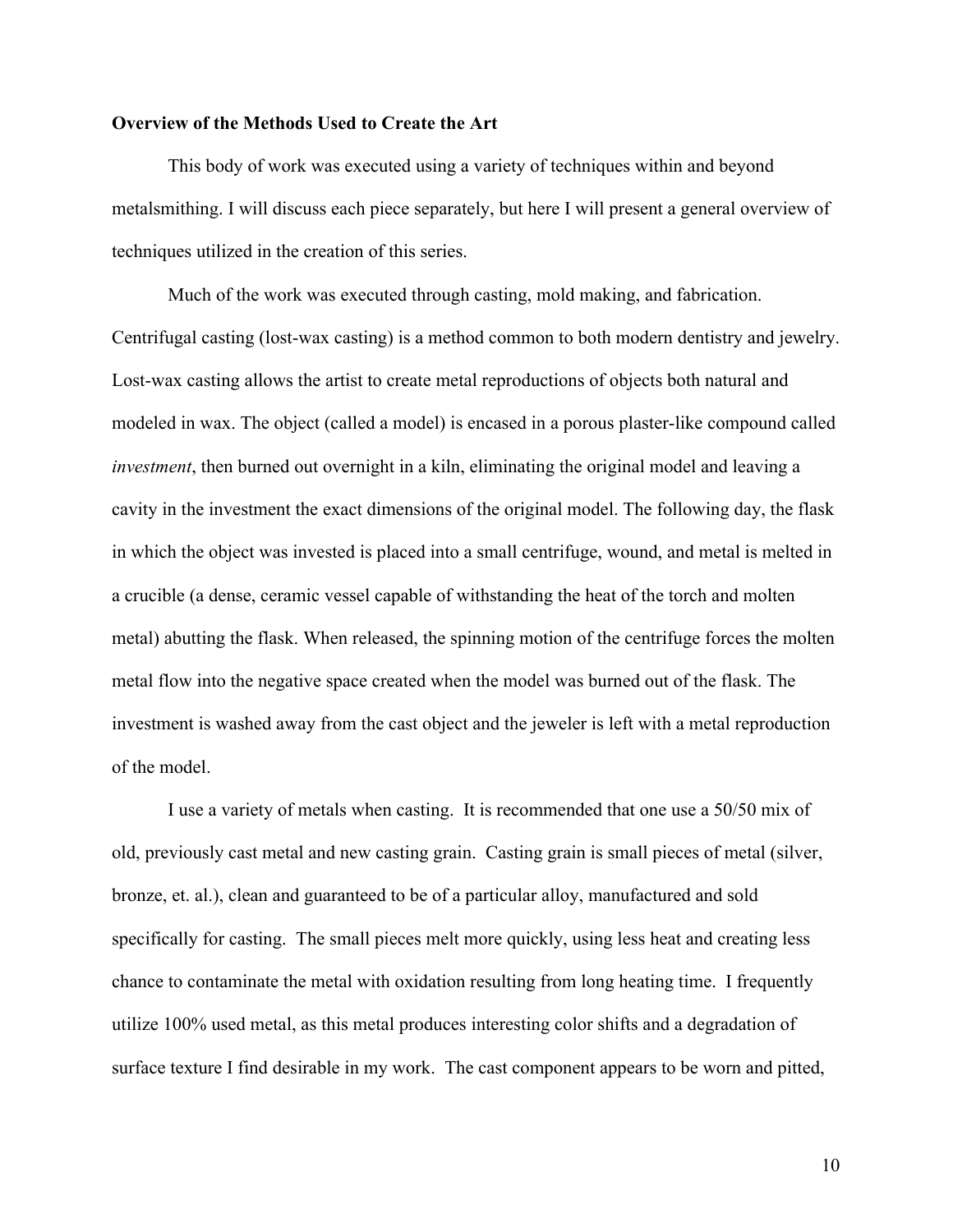as though through the passage of time and exposure to the elements. When casting shibu-ichi a traditional Japanese alloy of fine silver and copper — I create the alloy by measuring out three parts copper to one part silver.<sup>5</sup> The higher percentage of copper within the shibu-ichi increases the range of colors one can achieve when applying a patina to the metal. Patinas are applied through the use of specific chemical compounds to create a range of colors on a completed piece of jewelry. Often these tones mimic those that naturally occur with age and oxidation on the surface of the metal.

I use a flexible silicone rubber to make highly detailed molds of cast pieces, natural objects, or models. These molds can then be injected with hot wax, creating a perfect wax replica of the original object. This wax replica can then be cast as-is or altered to repair problems. This process allows me to produce exact metal replicas of natural objects, potentially molding and reproducing that item an infinite number of times.

 Four pieces in this body of work involve the use of electroforming. Electroforming occurs through an extended time in an electrified electroplating solution. Electroplating (electroforming) is a process by which one can create a layer of copper onto an object (a wax form or a natural object). This is achieved by coating the object in conductive paint, attaching lead wires to it, attaching this to a conductive rod or wire and submerging the object into an electrolyte solution through which a current is run. A copper billet is positively charged, while a negative current runs to the item to be plated. The electroplating occurs through the running of a low-voltage direct current, allowing "metal ions to travel through the solution" from the cathode to the anode and accumulate on the surface of the object.<sup>6</sup> Once a sufficient coating of copper has been created (it takes days to create a thick layer such as what I used for my enameled

 <sup>5</sup> Eitoku Sugimori, *Japanese Patinas,* (Portland, Maine: Brynmorgen Press, 2004), 99.

<sup>6</sup> Tim McCreight, *Complete Metalsmith*, (Portland, Maine: Brynmorgen Press, 2004), 153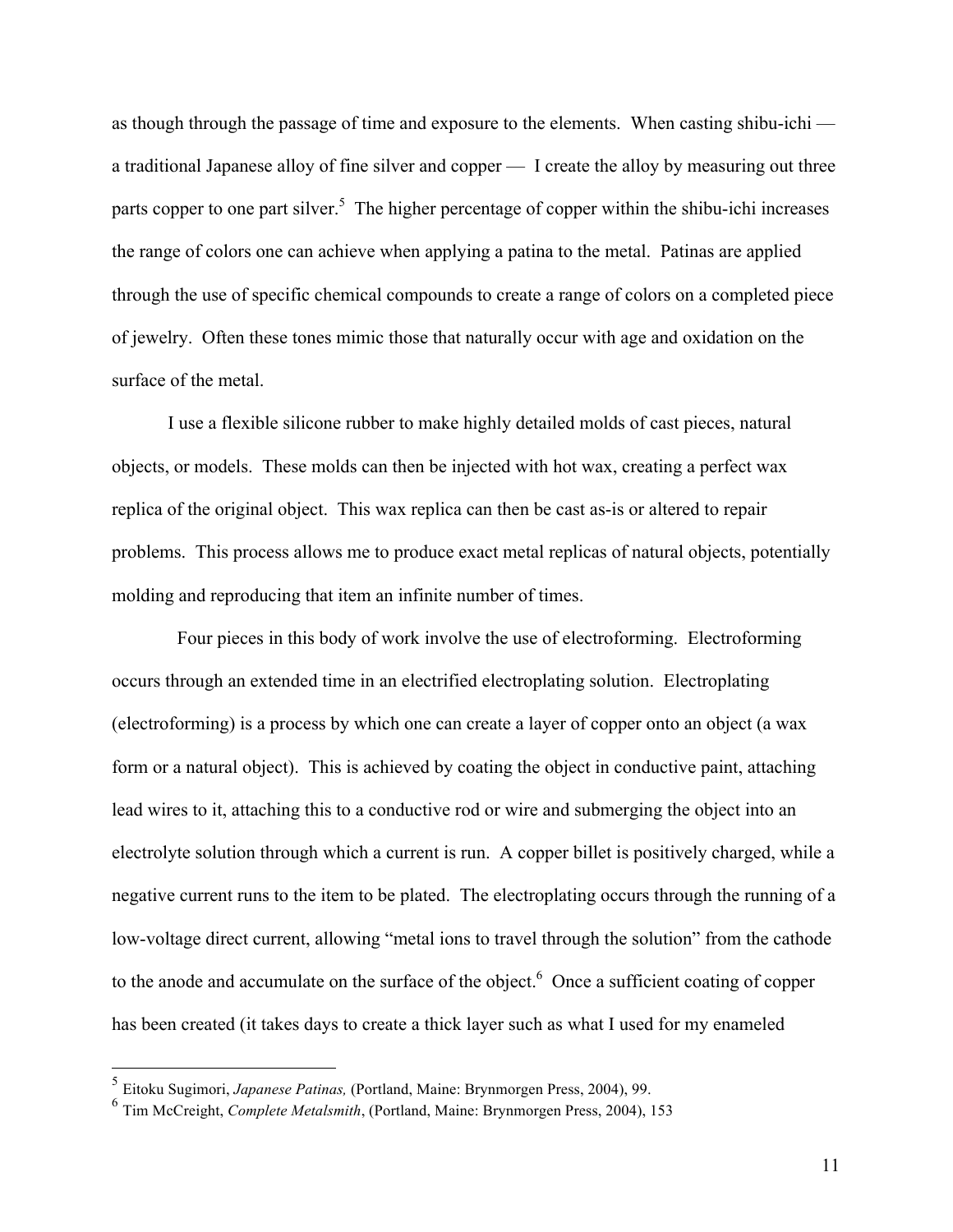collar), the object is removed from the plating solution, and rinsed in water and baking soda (to neutralize the acid). The wax is then boiled out from its copper shell, or the natural object is burned out with a torch.

Anodization, like electroplating, involves the use of electricity, anodes and cathodes, and a specialized acid bath in which the process takes place. There, however, the similarities end. The process of anodizing aluminum creates millions of pores on the surface of the metal through the electrically-aided development of an aluminum oxide coating on the surface of the metal.<sup>7</sup> This coating accepts dyes, allowing the artist to dye the metal any number of brilliant colors. Once the dyeing process is complete, the color is sealed through boiling in hot water.

Enameling is another way in which I incorporated image, color, and mark-making into my art works. Enameling is the process in which finely ground glass mixed with metallic oxides are melted onto the surface of metal in a furnace or kiln to create tone and image.

 <sup>7</sup> ibid., 134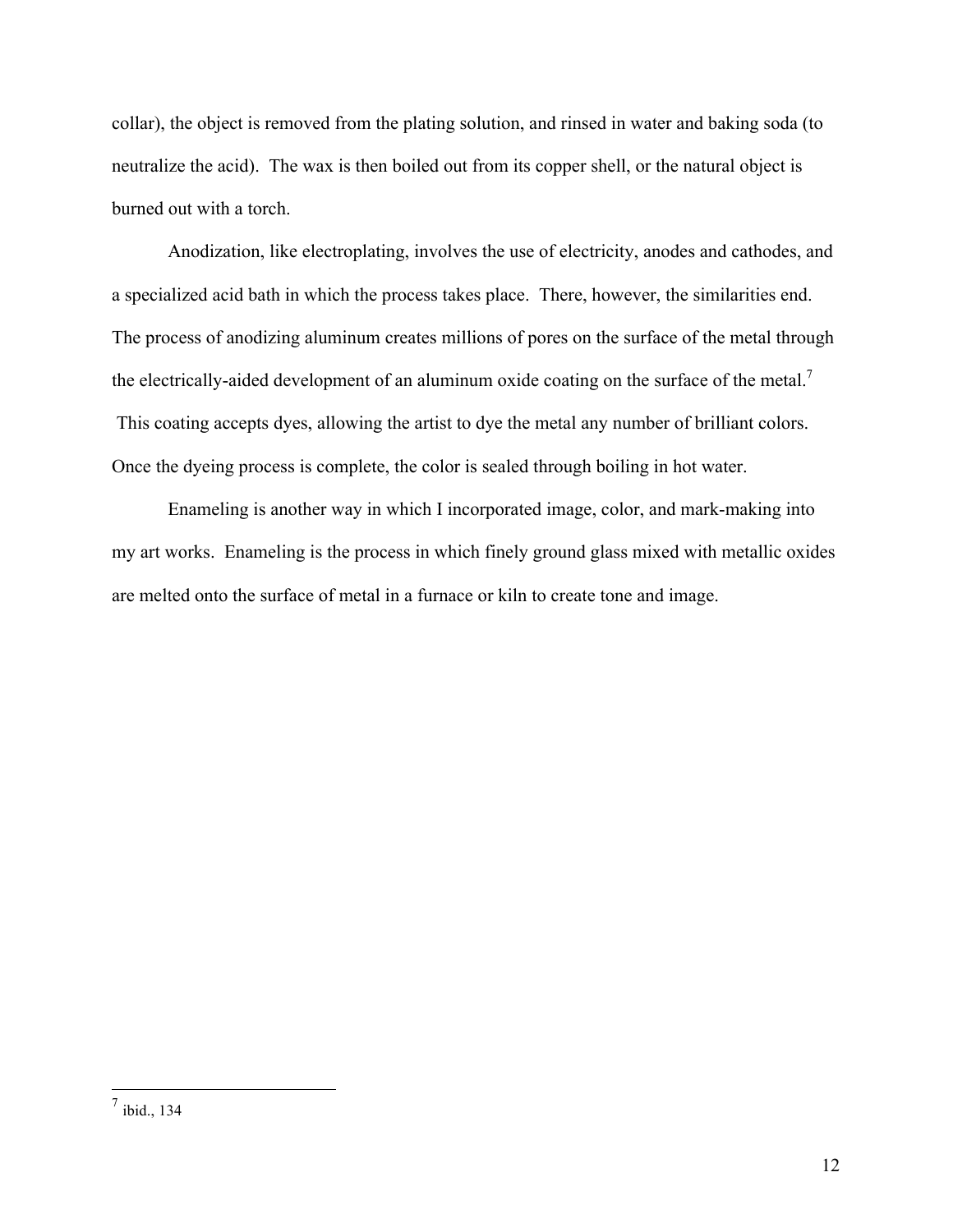## **Descriptions of the Individual Works of Art**

### *Redbud Variations: What's Left Behind When the Show is Over*

### *...Collars to Remind One 'Time is Fleeting'*

A series of three neckpieces: cast bronze redbud pods are arranged in three unique collars, accentuating different aspects of the collarbone, shoulders, and neck. These pieces are investigations of what one can do with a particular jewelry form and a specific object out of which one will make that form. Each redbud is a unique seedpod, cast directly. Redbud pods were individually prepared and invested in flasks. The flasks were then burned out in a kiln overnight, and molten bronze was cast into the cavity left by the redbud pod. The pods were cast from the originals, no rubber mold being made, because I wanted to focus on the almost identical nature of the pods, on similarity in infinite difference.

## *Brooches to Create Personal Space:*

These three brooches are pierced copper, cast silver wasps, and found pieces of wasp nest. The actual nest is constructed by the wasps using their own saliva, the individual hollows filled with eggs and more spit. Traditionally, the jewelry one wore indicated something about their class status, their marital standing, or personal background through their delicacy and the rich materials involved in the manufacture of the ornament. Easily crushed, the nests discourage close contact and boisterous behavior. The cast wasps provide a reminder of the pain and danger than can attend the delicacy embodied by the papery nest. These delicate, natural, objects are set to juxtapose the durable, firm, precious attributes of the metals.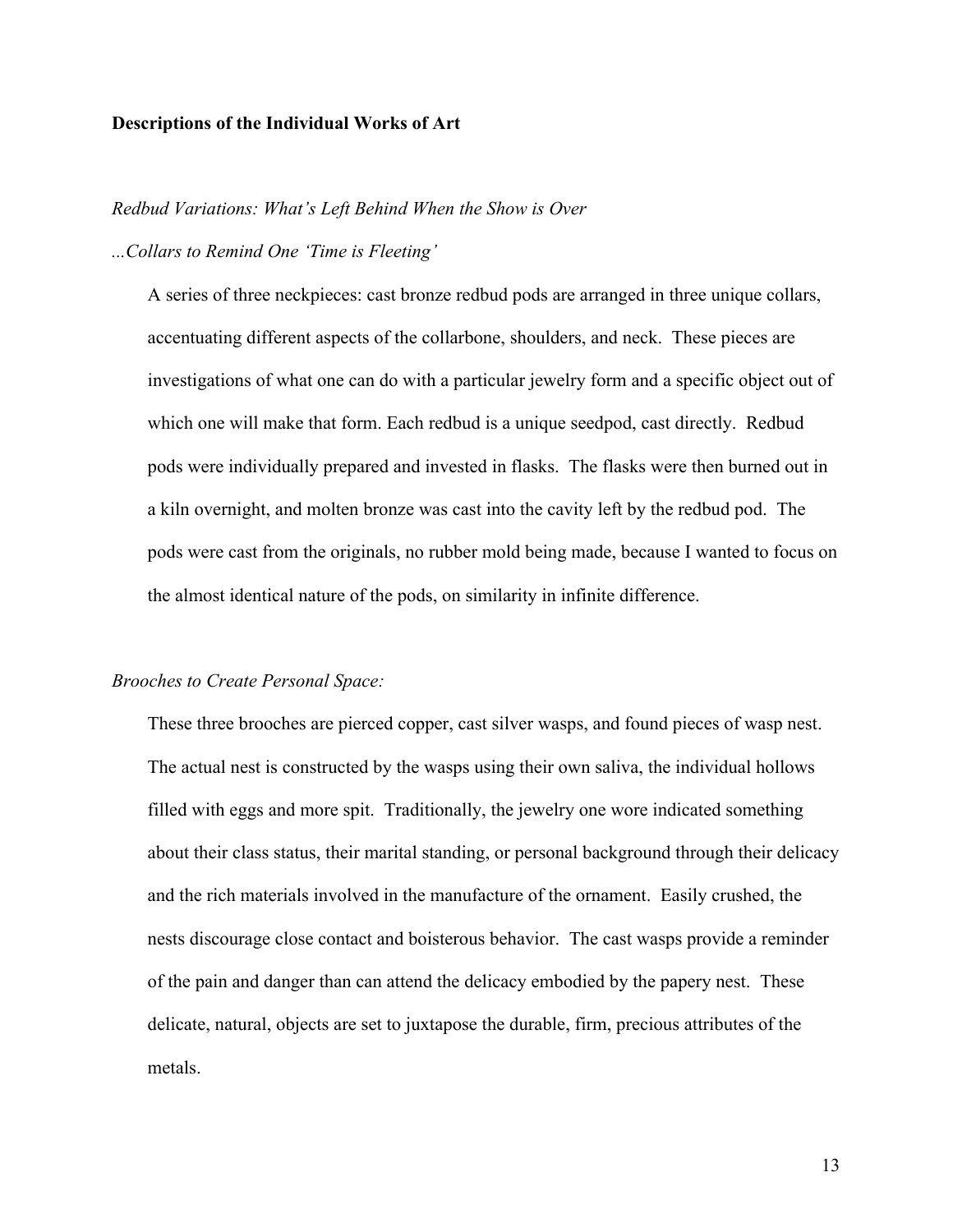# *I Think I Know Where She Gets it From:*

Four cast sterling silver cicadas are paired with cast knots and bows of bronze, silver, and shibu-ichi. The cicadas are attached to the bows/knots with strings of individually knotted pearls. The design references Victorian lockets. Into the backside (stomach) of each cicada, a miniature enamel is set. The miniature within a locket has a rich history of use: from depicting the eye (or other feature such as a nose or lips) of a lover, to an image of a child, or a silhouette of a beloved figure (even royalty). These artifacts and the images contained within are "associated with a more personal and individual moment" due to their inherent nature as "a handicraft … associated with such objects of personal daily use that it seems to retain something of the nature of its original owner."<sup>8</sup> Pearls are precious objects resulting from irritation, from a small pain progressively covered by saliva, slowly hardening and gradually becoming beautiful and valuable. This series of lockets are a family portrait. The eyes are those of my immediate family and myself: mother, father, brother, and me. So much of who I am radiates from these people and is visible in my face. I have taken away the more obvious aspects of our resemblance through the use of just the eye.

#### *Brood 2 - Family Reunion:*

A column of cast cicadas, made out of different materials - glass, iron, copper, bronze, silver, paper, and plaster dangle from the ceiling. These cicadas hang from thin cord, creating a sculpture through which one can only see through the spaces not occupied by cicadas. The relative quietude of the space will be unlike the heavy thrum of cicadas recently emerged from the ground. The identical form replicated over a variety of materials

 <sup>8</sup> Max Von Boehn, *Miniatures and Silhouettes,* trans. by E.K. Walker (New York: Bejamin Bloom, 1970), 18.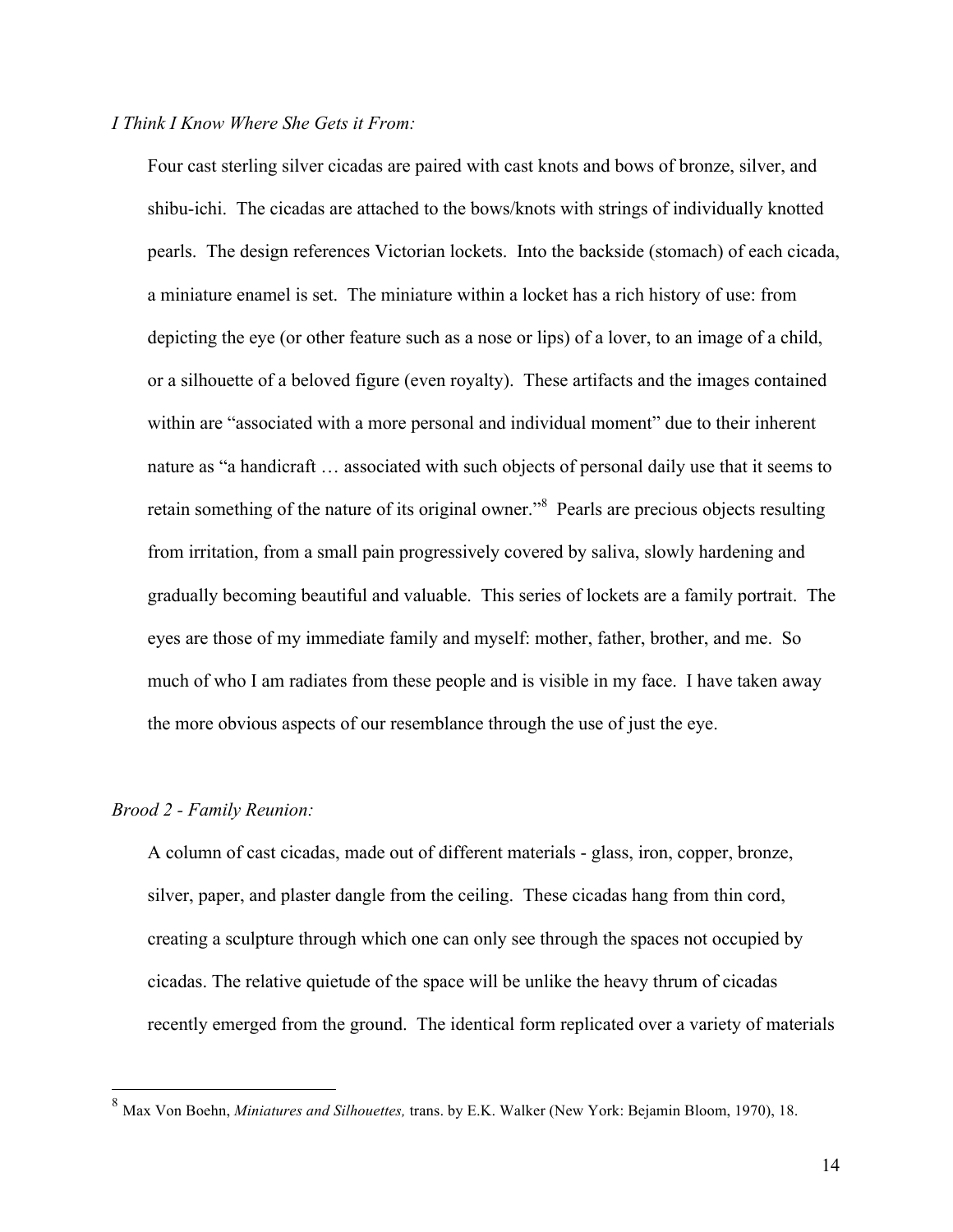will recreate visually the sound of millions of different cicadas singing their courtship song. Simultaneous similarity and difference: both in the obvious differences in materials of the cicadas and in the less obvious variation between each cicada (even within the same material). At a family reunion one is in a sea of relations: the relatives to whom one is obviously and undeniably related, and those relatives from whom one could not be more different. Serendipitously, 2013 is the year of the *Brood 2* seventeen-year cicada emergence in the North Eastern United States, marking an entirely different sort of *family reunion*.

## *Epaulette for Going Out Dressed Like That:*

In a nod to both formal military dress and armor, I have created an electroformed shoulder, lined with fur and leather, from which are dangling cast bones in sterling silver and shibuichi, mink feet, and pearls. A scrap of fur forms a collar on the edge of the electroformed shoulder. The rivets connecting this fur to the shoulder-piece are topped with sterling silver spikes. Leather straps and shibu-ichi buckles shaped like fingers secure the body fragment to the body, much like a medieval pauldron. Thinking about the phrase "going out dressed like that," this sculpture simultaneously addresses cat-calling, survivor-blaming with Rape Culture, and social constructs about appropriate feminine attire. A fur stole and a strand of pearls are classic attire for an evening out at the opera, but sharpened spines hide within the fur, and from the pink and peach pearls dangle bones and paws.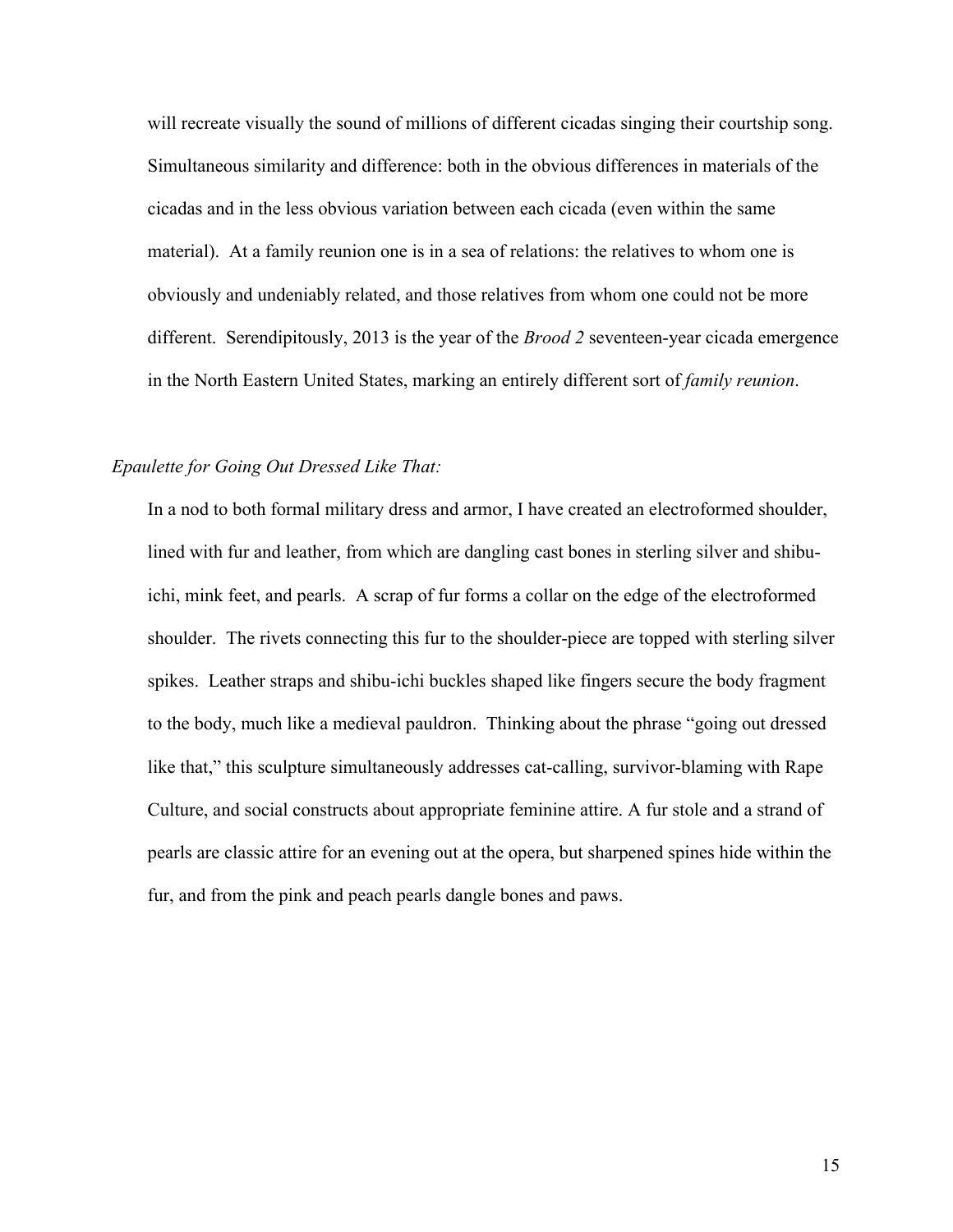## *Gorget for a Five O'Clock Shadow:*

A gorget is a piece of armor – ornamental or functional – covering the neck. Here, the gorget is an electroformed neck, with boars-head brush bristles for stubble, lined with leather and fastened with sterling silver rivets. Shibui-chi buckles and leather straps hold the piece onto the body. This piece acknowledges a young man's first shave, beginning a life-long habit of shaving (or, at least, being confronted with making the choice of to shave or not to shave.)

### *Toy to Replace a Dead Pet:*

This sculptural object is a cast bronze bone, onto which is attached a raised aluminum cup. This aluminum cup has been anodized gold and purple. The opposite end of the cast bronze bone has attached to it a small ring, to which is tied a silk cord. At the end of this silk cord is a felted ball into which shed cat claws have been incorporated. This piece references both the reliquary (a vessel for the bones of saints or shards of the Holy Cross) and the exquisite sterling silver and coral rattles played with by the infants of wealthy Victorians. A brightly colored toy is intended to distract from the sadness resulting from the death of a family pet, but it is a poor replacement.

### *Crown for a Root Canal:*

For this sculpture I created a cobalt blue anodized aluminum crown, pierced with molar designs, onto which I have riveted enamel tooth samples from old dentistry equipment. The two halves of the crown are connected with rivets, topped with raw diamonds set inside sterling silver cups. The raw diamonds mimic the beige, brown, and yellow tones of the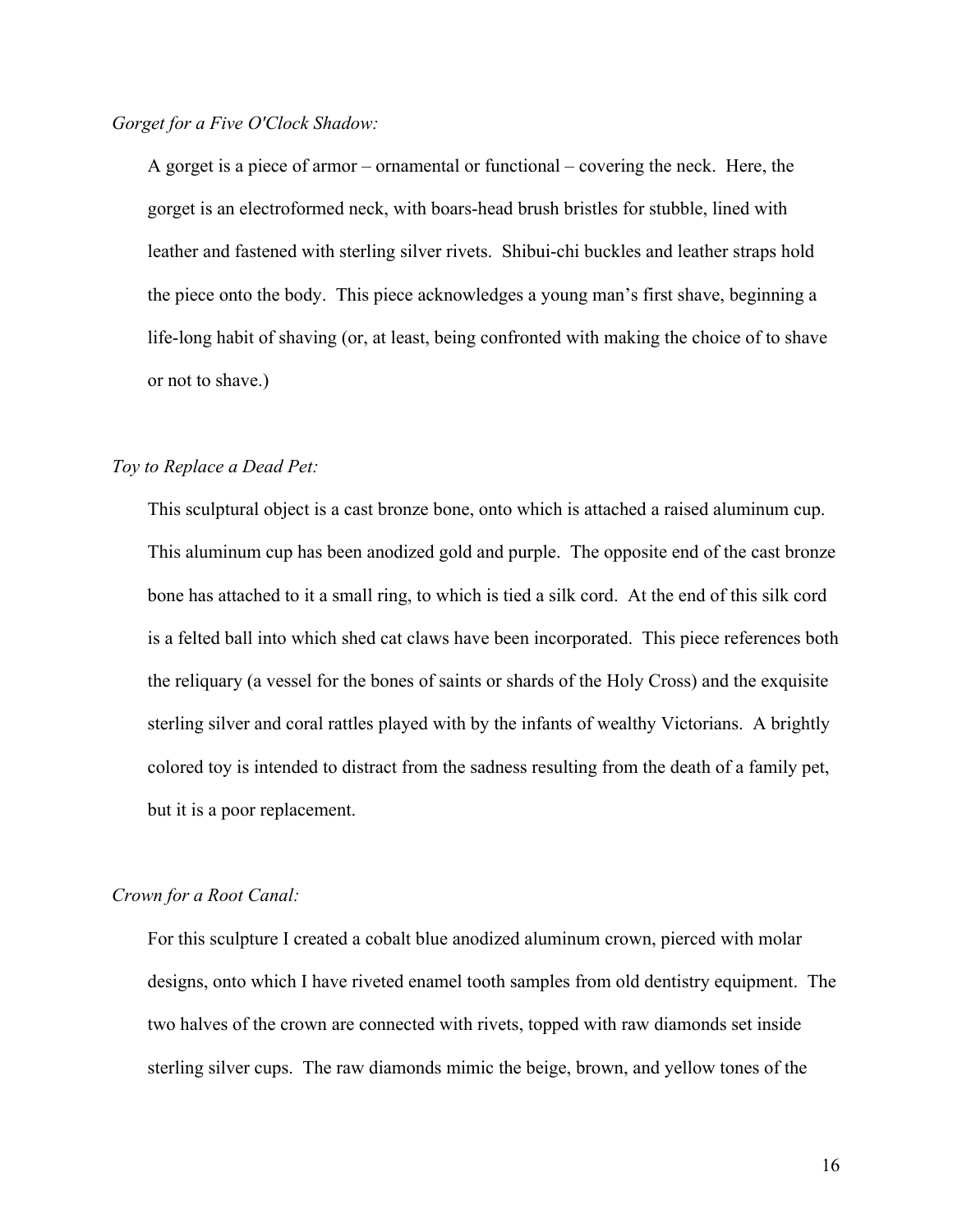enamel tooth samples. The crown rests upon a mustard gold-colored pillow, finished with a cast shibu-ichi tooth. The pillow is reminiscent of both the tooth-fairy pillows used by children to trade their lost baby teeth for money, and of the pillows used to present the head of state with their crown.

## *Robe for a Woman on the Occasion of Her First Abortion:*

For this sculptural object I have enameled onto an electroformed collarbone, to which I have attached a long, soft blanket. The fabric-like decoration I have painted with watercolor enamels onto the collarbone is a series of Queen Anne's Lace flowers and strawberries. Queen Anne's Lace is a common flower, used as an abortifacient by generations of herbal doctors. Strawberries were traditionally used in early religious depictions of the Virgin Mary and various saints. The strawberry was an image representative of "good works".<sup>9</sup> Intended to be comforting, this robe warms the body more than a hospital gown. Most women I know choose not to talk openly about their abortions, and so I wanted to create a piece that represented a warm "Welcome Home."

 <sup>9</sup> Elizabeth Haig, *Floral Symbolism of the Great Masters*, (London: Kegan Paul, Trench, Trubner & Co.), 1913. 30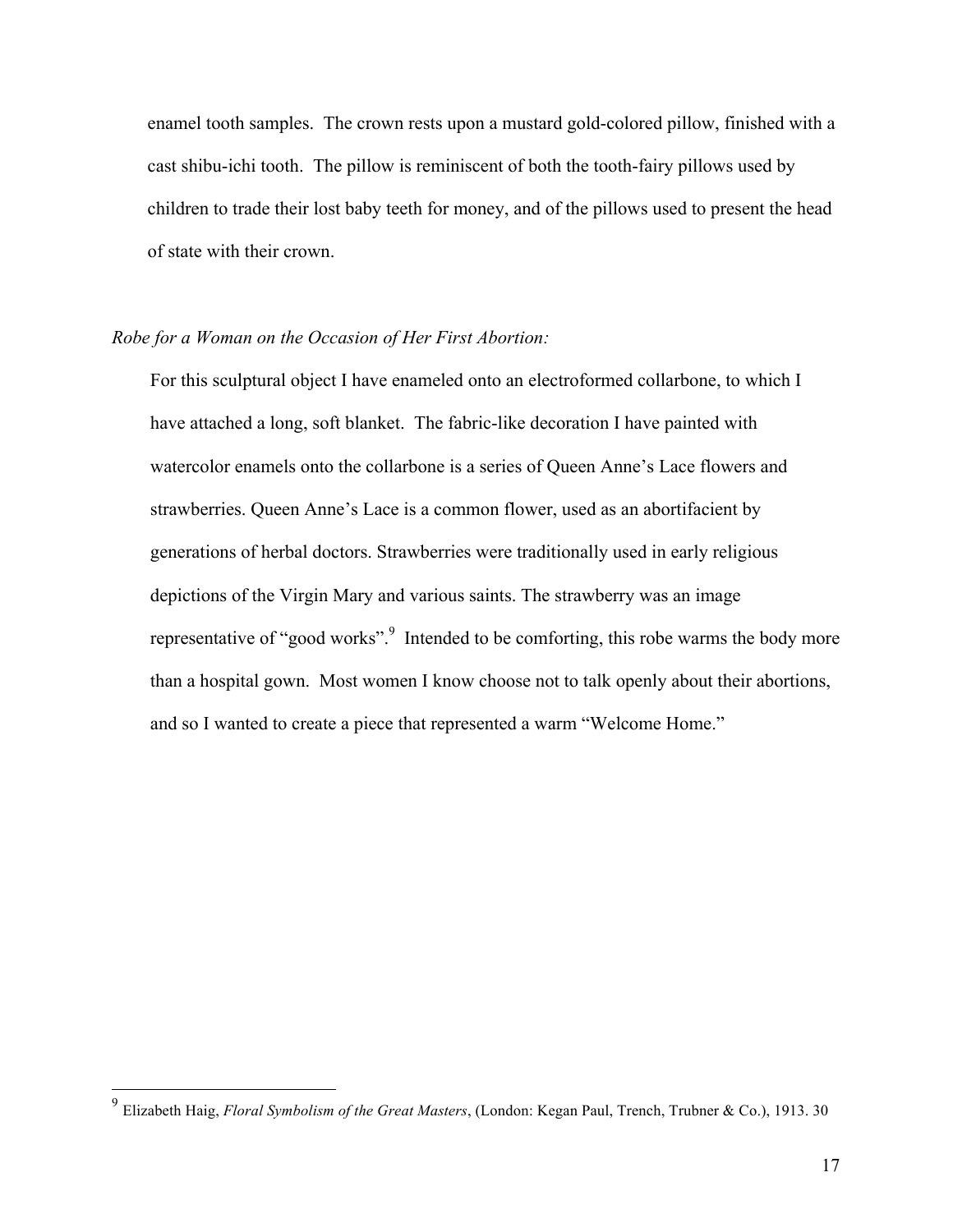## **Conclusion**

Ritual and memorialization are co-attendant practices. Creating this body of work caused me to reflect on the processes by which civilizations have variously created objects to mark passages within the periods of a lifetime. I asked myself a number of questions while approaching the artwork for the creative project. Do the fundamental qualities of a memorial provoke remembrance? Does the mode of the memorial move away from presentations of the represented occasion to such a degree that the viewer is liberated to truly contemplate the event memorialized within? Through erasure of aspects of the memory, can one create the distance necessary to "reveal 'real meaning' and allow it to be felt?"<sup>10</sup>

Inherent in the memorial is absence. Someone is not there. Something has transpired. The memorial is then a fetish object through which the absent party can be conjured through specified modes of remembrance. The memorial's being is inherently against individualized memory, as it seeks to codify and control that which one remembers through regulating the language of remembrance. Constantly evolving webs of personal meaning heighten the experience of the memorial space through the contradictory stories the individual might construct.

In the creation of this body of work, I investigated the traditional functions and forms of personal nature - such as lockets, boxes, as well as those of more public or functional objects such as robes, masks, or armor. Whether a small memento of a lover, or a denotation of rank, these historical objects conveyed information, they possessed a message (however secretive) for its intended audience. These sorts of intimate objects serve as a record of "not only the

 <sup>10</sup> Peter Eleey, "A Lollipop/Two Branches," in *September 11.* NYC: MoMA PS1, 2011. 56. Here, Eleey reflects on an earlier-mentioned quote from Elsworth Kelly: "*Making art has first of all to do with honesty...My first lesson was to see objectively, to erase all 'meaning' of the thing seen. Then only could the real meaning of it be understood and felt"*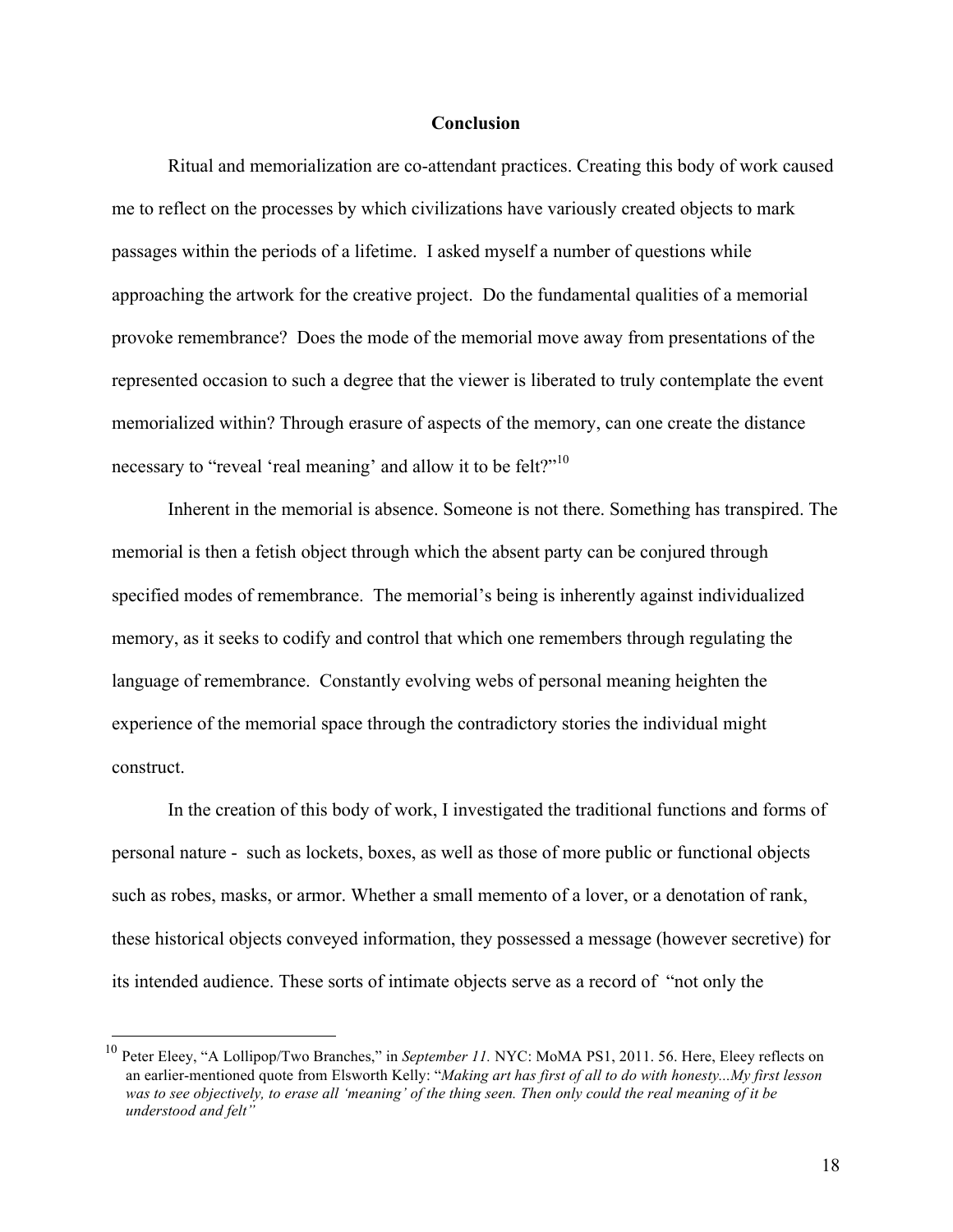development of the art itself, but also the way in which society changes, taste alters, and needs increase in number and refinement."<sup>11</sup> We create markers of our own identity through the fabrication of these personal items.

Each artwork in the series represents a variety of metalsmithing techniques. The collage nature of the artworks allowed me to use the technique most appropriate to create the object I saw in my mind. The method was directly in service of the final result. Techniques such as casting, electroforming, and mold making dominate, as they enabled me to create perfect replicas of existing objects. This echoing of realistic objects heightens the dual sense of reality/surreality. Recognizable "real" objects juxtaposed with brilliant colors, metals, or worn as armor create a dreamlike environment to help remove the viewer from their "everyday" mindset.

 <sup>11</sup> Max Von Boehn, *Miniatures and Silhouettes,* trans. by E.K. Walker (New York: Bejamin Bloom, 1970), 18.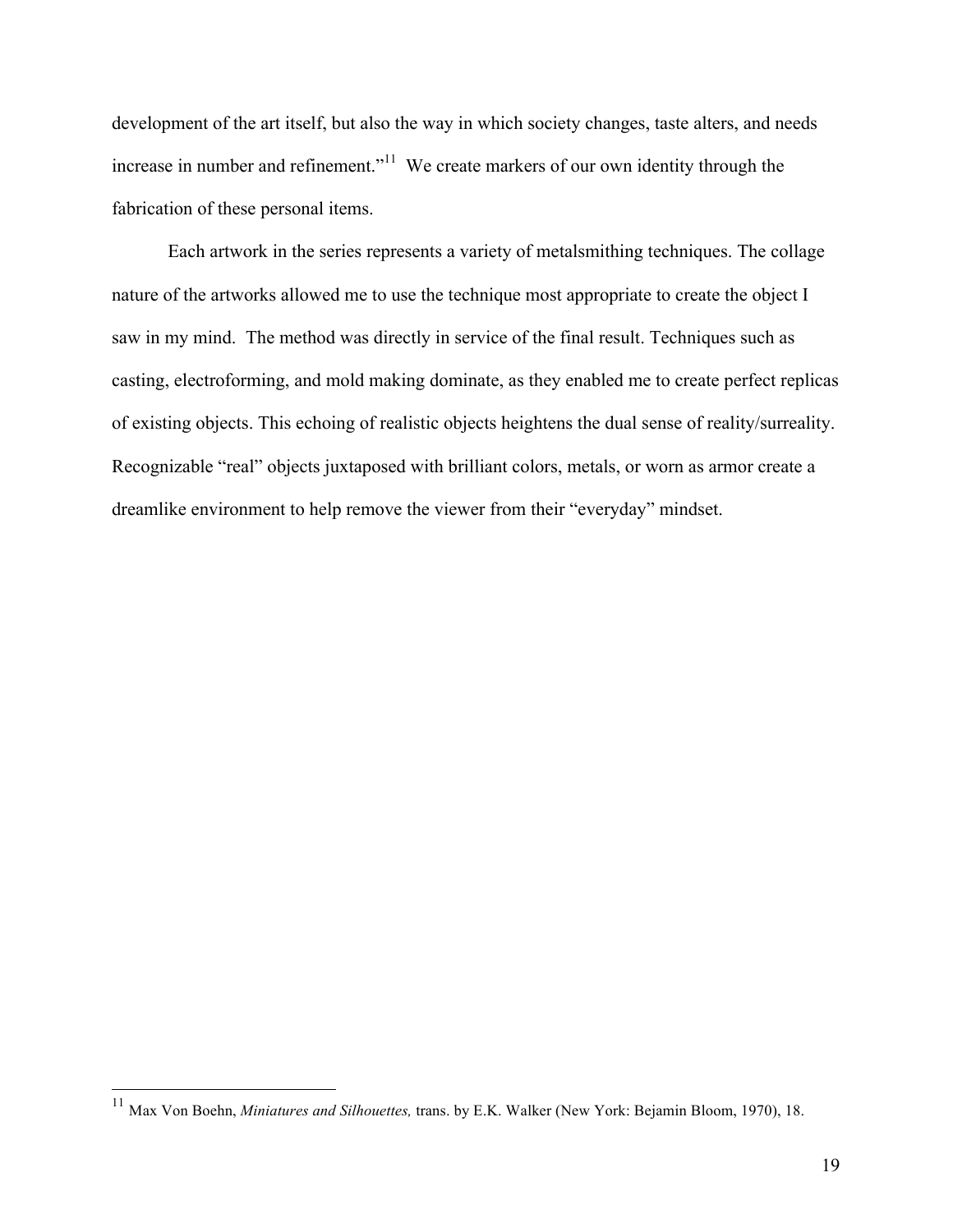#### **Bibliography**

Barthes, Roland, "The Death of the Author," translated by Richard Howard, UbuWebPapers

Deleuze, Giles and Felix Guattari. "On Several Regimes of Signs," A *Thousand Plateaus: Capitalism and Schizophrenia,* Translated by Brian Massumi, 111-148. Minneapolis: University of Minnesota, 1987.

Eleey, Peter. "A Lollipop/Two Branches," *September 11,* 38-72. New York: MoMA PS1, 2011

Frampton, Kenneth. "Towards a Critical Regionalism," Jameson, Fredric. "Postmodernism and Consumer Society." in *The Anti-Aesthetic: Essays on Postmodern Culture*. Edited by Hal Foster. Port Townsend, Washington: Bay Press. 1985

Gerlach, Martin. *Primitive and Folk Jewelry*. New York: Dover Publications, Inc. 1971

Haig, Elizabeth. *Floral Symbolism of the Great Masters*. London: Kegan Paul, Trench, Trubner & Co., Ltd, 1913.

Hickey, Dave. *The Invisible Dragon: Essays on Beauty.* Chicago: University of Chicago Press, 2009.

Maloney, Martin. "Everyone a Winner! Selected British Art from the Saatchi Collection 1987-97," and Norman Rosenthal, "The Blood Must Continue to Flow," In *Sensation: Young British Artists from the Saatchi Collection.* London: Royal Academy of Arts, 1997.

Mayne, Arthur. *British Profile Miniaturists*. Boston: Boston Book and Art Publisher, 1970.

McCreight, Tim. *Complete Metalsmith*. Portland, Maine: Brynmorgen Press, 2004.

Rollins, Tim. "Felix Gonzalez-Torres interviewed by Tim Rollins" in *Between Artists: Twelve contemporary American artists interview twelve contemporary American artists*. Edited by Lucinda Barnes, Miyoshi Barosh, William S. Bartman, Rodney Sappington, 79-101, Los Angeles: Art Resource Transfer Press,1996.

Shaw, George Russell. *Knots: Useful and Ornamental*. New York: Collier Books, 1979.

Sugimori, Eitoku. *Japanese Patinas.* Portland, Maine: Brynmorgen Press, 2004.

Von Boehn, Max. *Miniatures and Silhouettes.* Translated by E.K. Walker, New York: Bejamin Bloom, 1970.